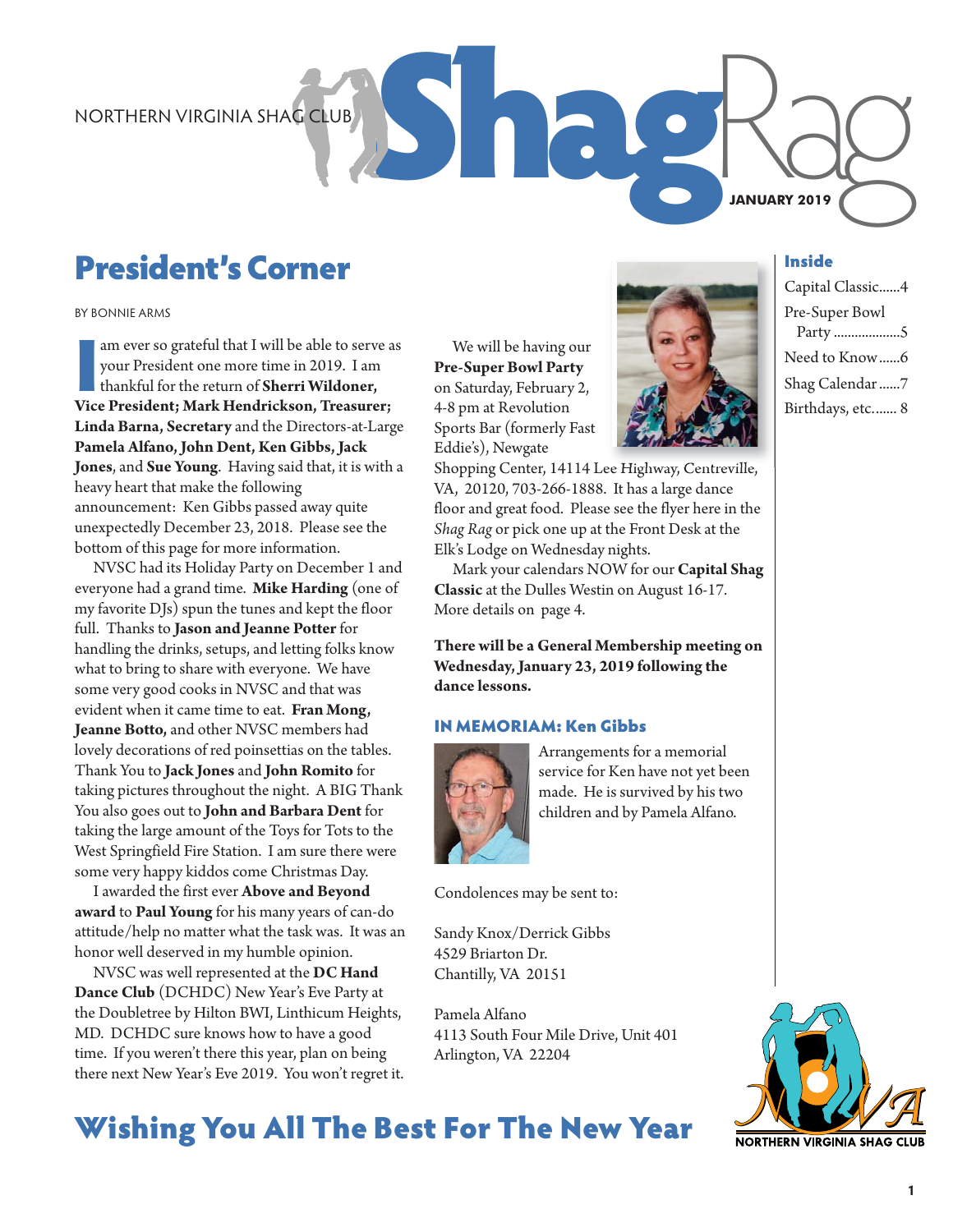A Proud **Member Of The:**  $\triangle$ ation<sub>a</sub>

**Hello Shagger:** *helloshagger@nvshag.org*

### About Our Organization…

Northern Virginia Shag Club (NVSC) was organized to preserve the Carolina Shag dance and its accompanying Beach music. NVSC dances the Carolina Shag every Wednesday night at:

### **Elk's Lodge, 8421 Arlington Blvd, Fairfax, VA**

Come join us — learn the Carolina Shag! Free beginner lessons begin at 7:30 pm. A Buffet dinner is available for purchase. Social dancing is from 6:30 to 10:00 pm. Cover charge: Members \$9, Guests \$10.

### COME JOIN US!

### 2019 Board Members

|                                                  | President         | <b>Bonnie Arms</b> | 703-819-9654 | bjrwa@verizon.net            |
|--------------------------------------------------|-------------------|--------------------|--------------|------------------------------|
|                                                  | Vice President    | Sherri Wildoner    | 760-212-0981 | smwildoner@yahoo.com         |
| <b>Contact us:</b>                               | Secretary         | Linda Barna        | 703-455-1090 | whew50@cox.net               |
| <b>General Inquiries:</b><br>shaglist@nvshag.org | <b>Treasurer</b>  | Mark Hendrickson   | 703-691-3053 | mark hendrickson@verizon.net |
|                                                  | Director at Large | Pamela Alfano      | 202-414-9312 | palfano@reedsmith.com        |
| Membership:<br>membership@nvshag.org             | Director at Large | John Dent          | 703-440-0451 | jfdent3@gmail.com            |
|                                                  | Director at Large | Vacant             |              |                              |
| Webmaster:<br>webmaster@nvshag.org               | Director at Large | Jack Jones         | 703-801-3555 | jackejones@verizon.net       |
|                                                  | Director at Large | Sue Young          | 703-573-6870 | susan.young19@yahoo.com      |
| $H_2H_3$ . $H_3$ and $H_4$                       |                   |                    |              |                              |

### 2019 Committees/Chairs

| Audit*                                   | Fern Seigler                            |                           |  |  |
|------------------------------------------|-----------------------------------------|---------------------------|--|--|
| Capital Shag Classic<br>Christine Werner |                                         | fleur15@verizon.net>      |  |  |
| Shag-A-Thon*                             | Sherri Wildoner                         | smwildoner@yahoo.com      |  |  |
| Dance*                                   | Pamela Alfano                           | palfano@reedsmith.com     |  |  |
| Facebook                                 | Angie Bushey                            | angelaabushey@yahoo.com   |  |  |
| Hello Shaggers                           | Kathy Kropat<br>helloshagger@nvshag.org |                           |  |  |
| Historian                                | Sherri Wildoner                         | smwildoner@yahoo.com      |  |  |
| Membership*                              | <b>Bonnie Arms</b>                      | bjrwa@verizon.net         |  |  |
| Music <sup>*</sup>                       | Fran Mong                               | franmong@aol.com          |  |  |
| Newsletter Editor                        | Adele Robey                             | arobey@fusemail.com       |  |  |
| Newsletter Publisher                     | Adele Robey                             | arobey@fusemail.com       |  |  |
| Photographer                             | John Romito                             | jrdancer0501@yahoo.com    |  |  |
| Public Relations*                        | Jeanne Potter                           | jeanne.potter@outlook.com |  |  |
| Social/Hospitality*                      | Jeanne Potter                           | jeanne.potter@outlook.com |  |  |
| Sunshine                                 | Maryann Lesnick                         | mlesnick@mlesnick.com     |  |  |
| Webmaster                                | Loren Kropat                            | webmaster@nvshag.org      |  |  |

Through the National FastDance Association, our Club activities are licensed by:





\*Denotes Standing Committee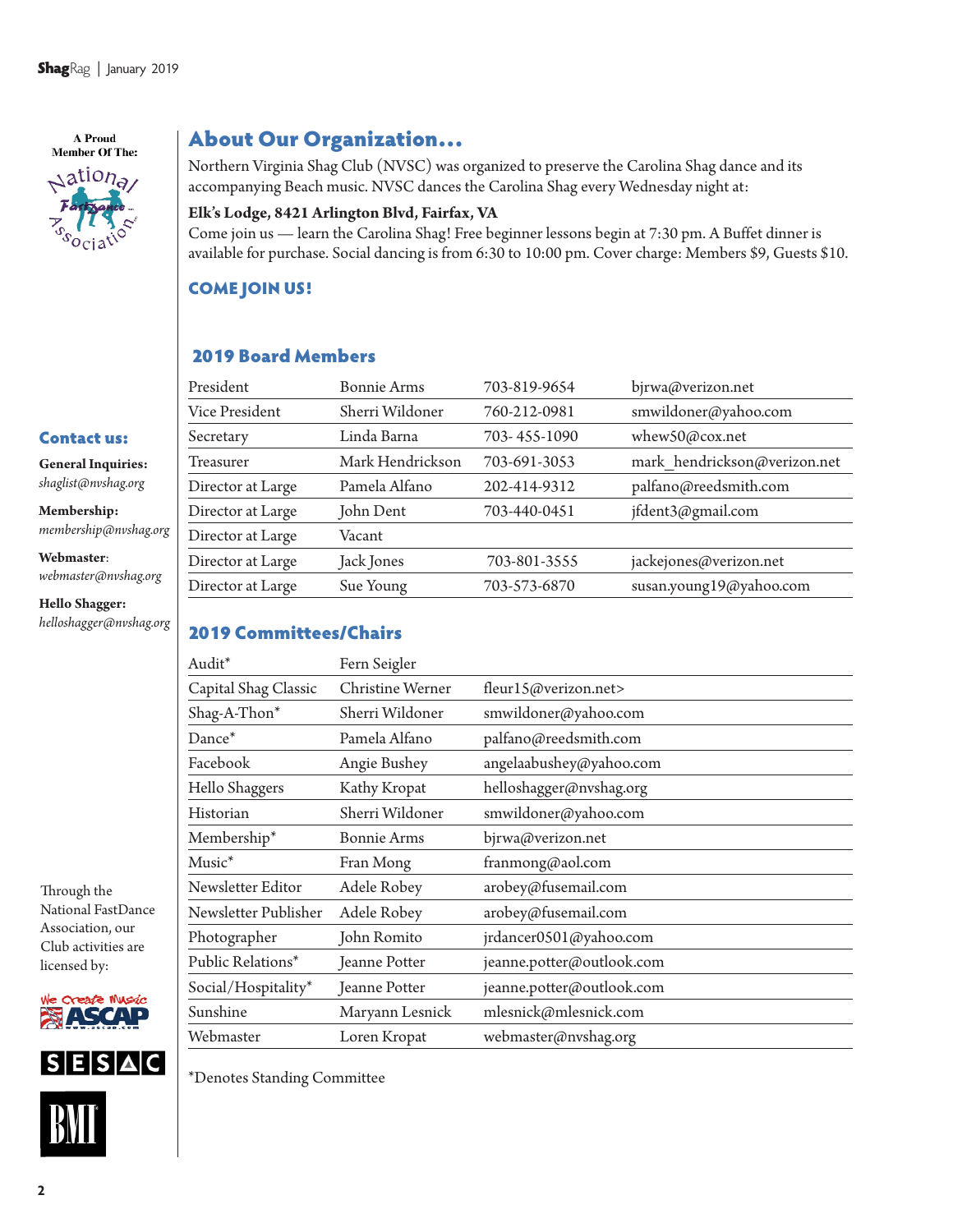# When and Where to Shag

### Every Wednesday, 6:30-10:00 pm at the Elks Lodge

8421 Arlington Blvd., Fairfax, VA (on Route 50 near Prosperity Avenue). Cover charge: Nonmembers \$10.00, members \$9.00; free lessons at 7:30 pm, no partners needed. Buffet dinner available, 6:45 - 8:00pm, \$9.00, or order from the menu. For example, Appetizers (Buffalo Wings, Quesadilla, etc.), Salads (Caesar, Chef), Burgers & Sandwiches (Bacon & Blue, Pulled Pork BBQ).



### January 6 at Mixing Bowl (formerly JW & Friends)

6531 Backlick Road, Springfield, VA. 5:00-8:00 pm, no cover charge. Future dates: Dec. 9 and Jan. 6.



### DJ Schedule

*Please check the website for updates to the DJ schedule* 

### Dance Lesson Schedule at the Elks on Wednesdays

| <b>Beginner Level Shag Steps</b> |                                |                | <b>Intermediate Level Shag Steps</b> |  |
|----------------------------------|--------------------------------|----------------|--------------------------------------|--|
| January 2                        | No dancing                     | January 2      | No dancing                           |  |
| January 9                        | Basic & Start                  | January<br>- 9 | Behind Sailor & Side Pass            |  |
| January 16                       | Basic & Male Turn              | January 16     | Applejack                            |  |
| January 23                       | Basic, Half Turn, Triple Basic | January 23     | Stutter Basic & Kick Basic           |  |
| January 30                       | <b>Basic Review</b>            | January 30     | Intermediate Review                  |  |

See more places to dance with other ACSC Virginia Shag Clubs, listed on page 8.

Beginner lessons are FREE to non-members, but membership is required for the Intermediate class. Membership is \$25/year. Lessons begin at 7:30 pm. Social dancing before and after lessons to 10:00 pm. Please remember to ask Red Dot beginner dancers to dance.

### It takes lots of practice to become a better dancer!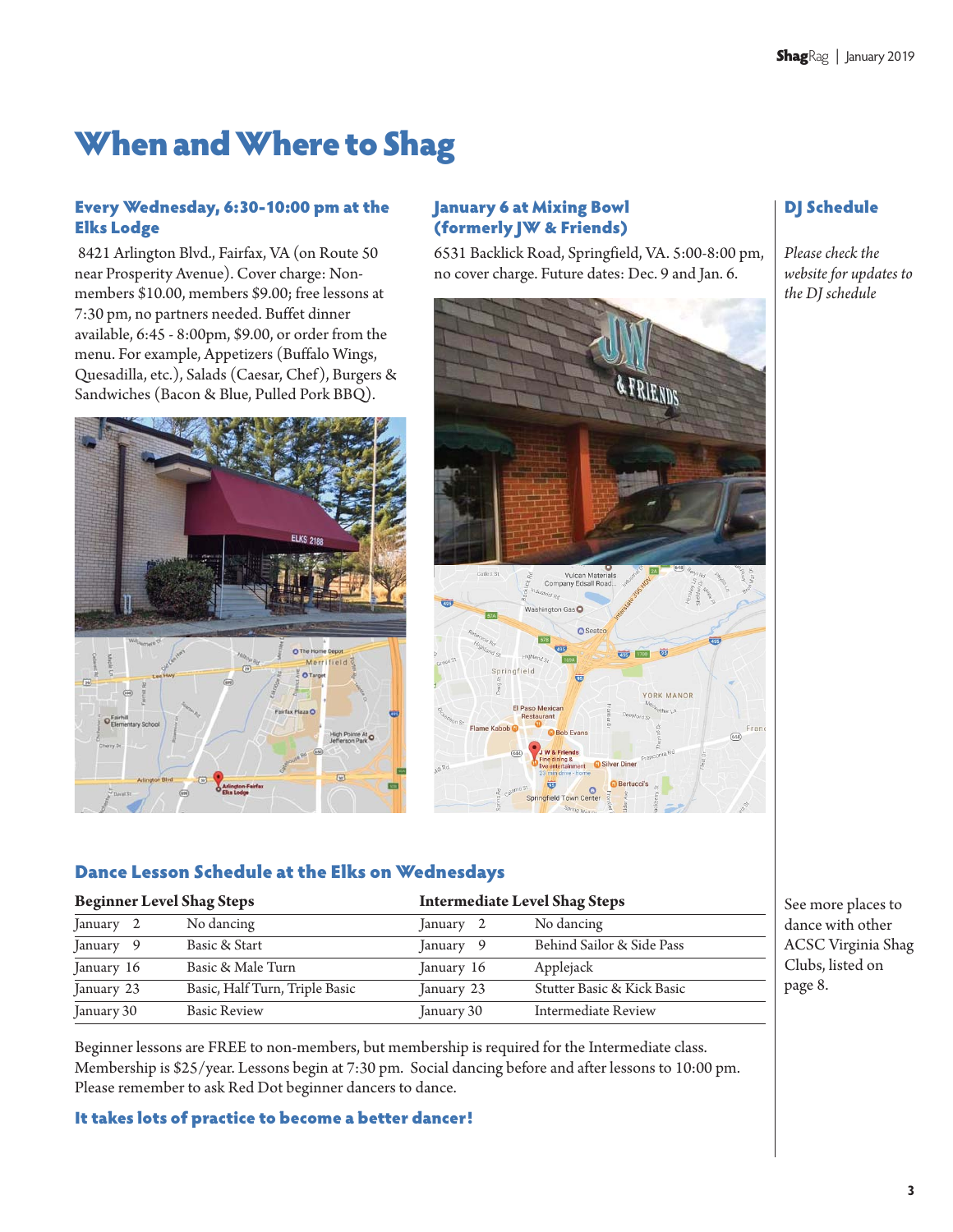### Northern Virginia Shag Club's Capital Shag Classic



### Two Free Shag Workshops on Saturday ABSCDJ Disc Jockeys: Buck Crumpton & TBA

### Park and Party at the Westin Washington Dulles Airport

2520 Wasser Terrace, Herndon, Virginia 20171 • http://www.westindulles.com Room Reservations 866-932-7062 or 703-793-3361 Ask for the Northern Virginia Shag Club special rate of \$89/night plus tax until July 16, 2019 or until event room block is full. Buffet Breakfast for 2 is included in guest room rate.

Schedule of Events

### **Friday, August 16, 2019**

Registration opens 3 pm, *Ballroom Entrance* Early Bird Workshop TBD, 4–4:45 pm, *Ballroom* Hospitality Suite/Food 5–7 pm, *Skyline Suite 821* Music & Dancing, DJ: TBA, 8pm–Midnight, *Ballroom*

### Come dressed in your hippie best! Prizes for best 60's dress.

### **Saturday, August 17, 2019**

Registration opens 10 am, *Ballroom Entrance* First Shag Workshop 11am –12 pm, *Ballroom* Second Shag Workshop 12:30–1:30 pm, *Ballroom* Open dancing: DJ TBA 1:30–3:30 pm, *Ballroom* Hospitality Suite/Snacks 4–5 pm, *Skyline Suite 821* Ballroom Closed 4 pm Seated Dinner starts at 6 pm, *Ballroom* Registration Opens 7:30 pm Music & Dancing, DJ: TBA, 8 pm–Midnight, *Ballroom*

| Free Pours Friday<br>and Saturday                               | Join us for a groovy time! Tickets: \$89 each until July 31, 2019. \$99 thereafter.<br>Non-refundable but may be transferred. Tickets must be purchased in advance.                                            |  |                                                                                                  |  |  |
|-----------------------------------------------------------------|----------------------------------------------------------------------------------------------------------------------------------------------------------------------------------------------------------------|--|--------------------------------------------------------------------------------------------------|--|--|
| Early bird workshop<br>on Friday<br>Saturday shaq<br>workshops  |                                                                                                                                                                                                                |  |                                                                                                  |  |  |
| Friday free pour<br>with food                                   |                                                                                                                                                                                                                |  |                                                                                                  |  |  |
| Saturday seated dinner                                          | Amount Enclosed: _______________                                                                                                                                                                               |  |                                                                                                  |  |  |
| Buffet breakfast<br>(hotel guests only)<br>Shag bingo<br>Prizes | Please indicate number if required _____ Gluten Free_____ Vegetarian<br>Make check payable and return to Northern Virginia Shag Club<br>PO Box 2298, Merrifield, Virginia 22116<br>Web address: www.nvshag.org |  |                                                                                                  |  |  |
| 50/50 Drawing<br>Wine basket raffle                             | susan.young19@yahoo.com                                                                                                                                                                                        |  | Registration contact: Christine Werner fleur15@verizon.net. Questions? Sue Young 703-573-6870 or |  |  |
| Large dance floor<br><b>Exhibition dances</b>                   |                                                                                                                                                                                                                |  | Don't Worry - Be Flippie                                                                         |  |  |



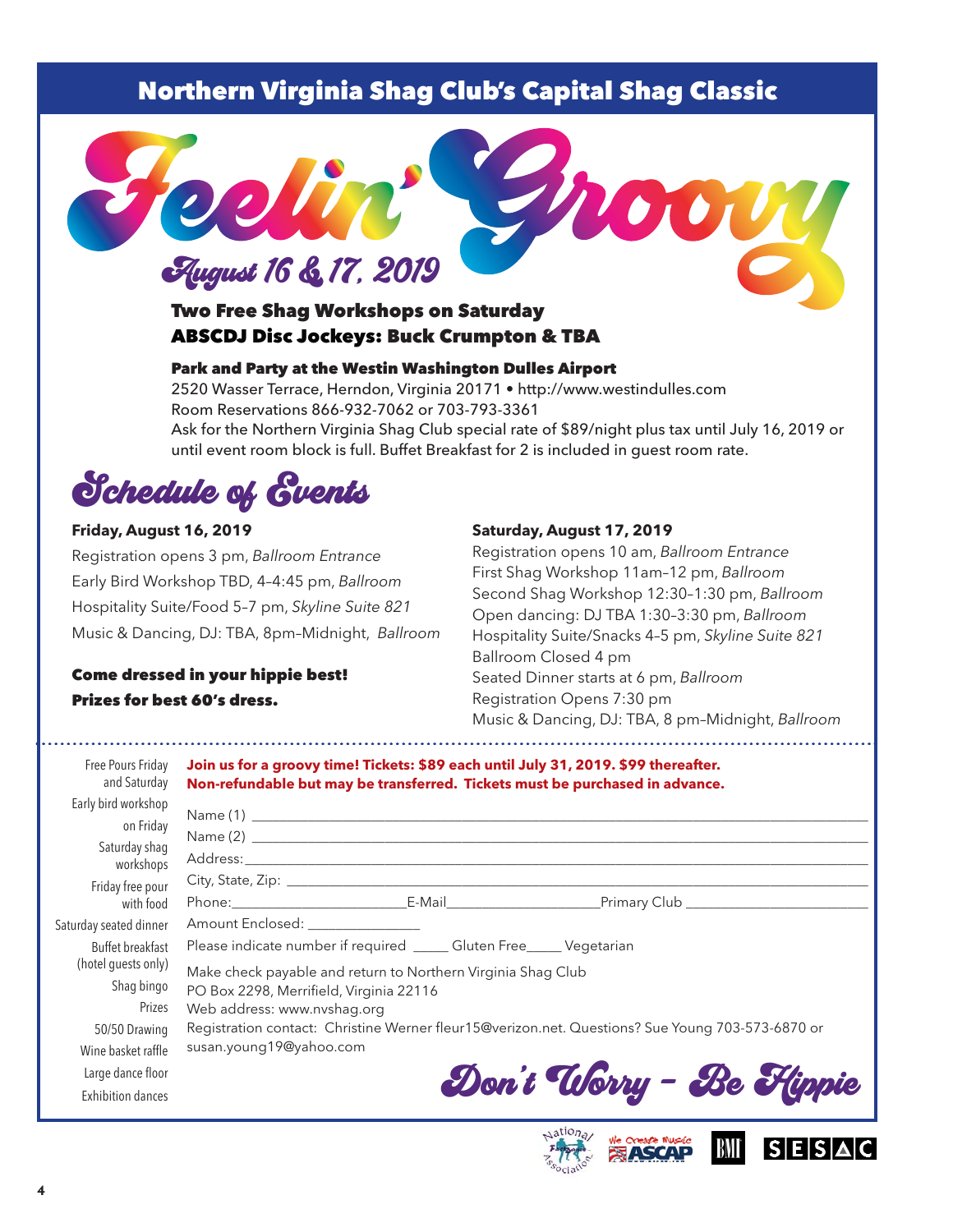

# Pre-Super Bowl Dance

Saturday, February 2, 2019 from 4-8 pm



# Revolution Sports Bar in Centreville

(Formerly Fast Eddie's)

**Newgate Shopping Center** 14114 Lee Highway | Centreville, VA 20120 | 703 266-1888 **Just off I-66 at the intersection of Highways 28 and 29.** 

**Large dance floor and great food.** 

# See you all there!

## **Questions?**

**Contact Sue Young at susan.young19@yahoo.com**

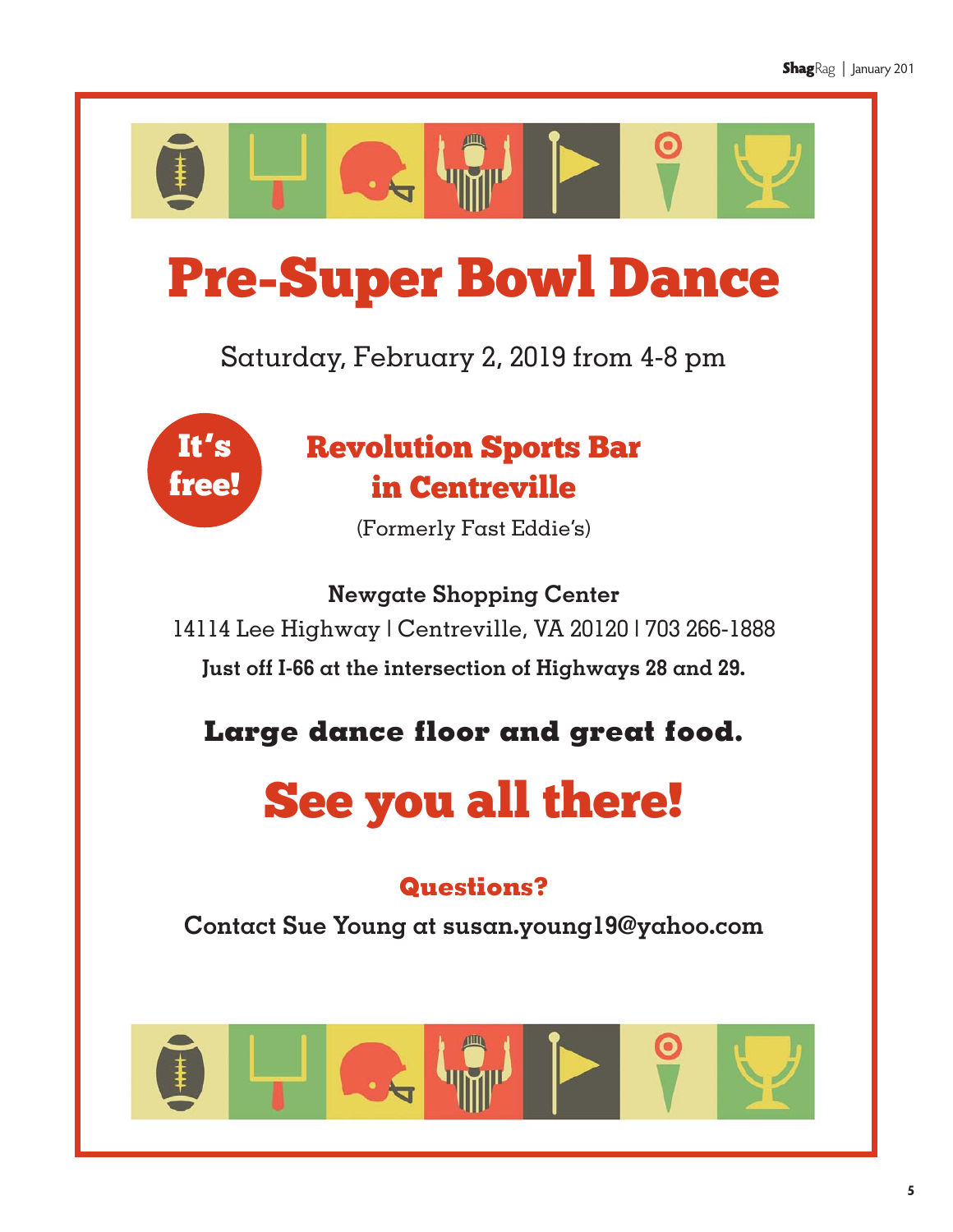

### Welcome New Members

Welcome Back, Bill and Jennifer Kang

# Need to Know?

### Where do I Get a Copy of the Shag Rag?

Go to *www.nvshag.org*, click on Shag Rag tab, click on the desired month. It's in PDF format. Also, copies will be available at the Fairfax Elks on Wednesdays.

### Hello Shagger Emails

Are you getting the *Hello Shagger* e-mails? If not, visit our website at *www.nvshag.org*. On the right side, click on the blue box that says "Hello Shagger e-mail list" and give us your e-mail address!

### Hello Shagger Input

Anyone with information to be included in the Hello Shagger email (including DJ schedules and menus), please send to *helloshagger@nvshag.org*.

### Keep Your Membership Information Current

Have you moved, changed phone numbers or email address? Let Bonnie Arms know at *bjrwa@verizon.net*.

### Shag Rag

The deadline for *Shag Rag*input is the 25th of every month. Please send content (including opinions, humor and recipes) to Adele Robey at *arobey@fusemail.com*

### *J.R.'s Framing & Photography*

**JOHN ROMITO** 6020 Westcott Hills Way • Kingstowne, VA 222315



**High Quality Framing at Great Prices!** Photographs, Prints and Posters Artwork including Oils, Water Colors & Pastels Shadow Boxes, Mirrors & Cross Stitch



### **Service and Quality Guaranteed!**

Call John at 703-971-1618 for an appointment or email him at jrdancer0501@yahoo.com



### Dennis Gehley The Time Machine

Hits from terday and Today Beach, Shag, Rhythm & Blues, Oldies, Top 40

703-451-6764 E-mail: dmgehley@me.com



### PHOENIX GRAPHICS INC.

Design and production for print

Adele Robey | 202.544.0703 | arobey@fusemail.com (202) 895-1530 Telephone (202) 686-6405 Facsimile



**Real Estate,Will, Trusts, Estate Planning, Administration of Decedents' Estates, Corporate Law, Contract and Business Civil Litigation**

> Chevy Chase Pavilion, Suite 440 5335 Wisconsin Avenue, NW Washington, DC 20015-2079 *at Friendship Heights Metro*

E-Mail: Vroyal@Royal-Law.Com

Admitted in VA, MD and DC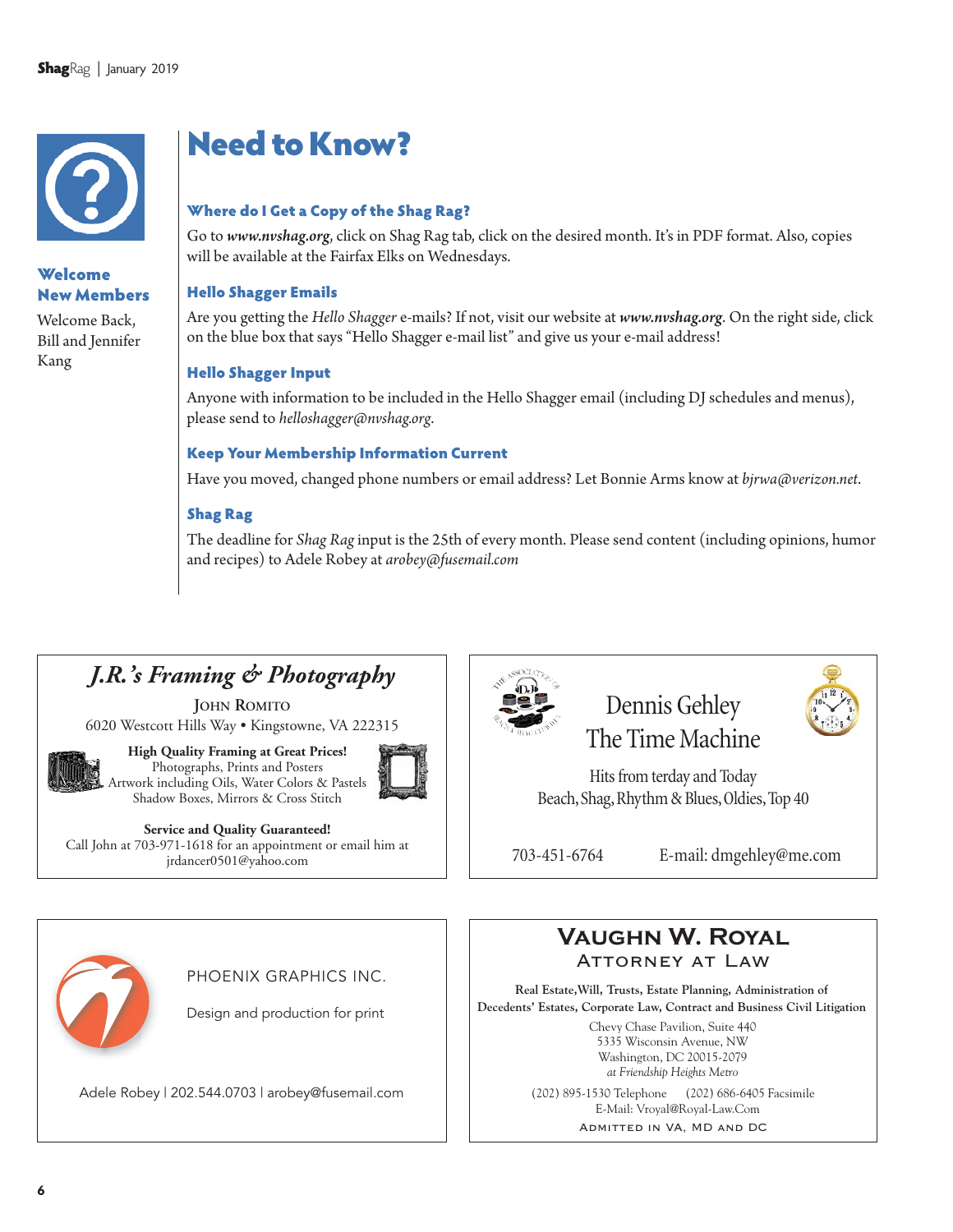MARK YOUR CALENDARS!

# There's a whole lotta shaggin' goin' on!

### January 16-20, 2019

### ACSC Mid Winter Workshop

North Myrtle Beach, SC *See official website shagdance.com for more information*

### February 1-3, 2019

### Boogie on the Bay Shag Club Shaggers @ Heart

Doubletree by Hilton 50 Kingsmill Road, Williamsburg, VA 23185 **Hotel website:** www.Williamsburg.DoubleTree.com \$100 Registration (non refundable but transferable) **Instructors:** 

Charlie Womble & Jackie McGee Tom Edwards & Marsha Ruth

**DJs: Jerry Hardy & Harvey Taylor** Website: www.boogieonthebay.com/shagheart

### February 2, 2019

### NVSC Pre-Super Bowl Dance

**Revolution Sports Bar** (formerly Fast Eddie's) Newgate Shopping Center 14114 Lee Highway Centerville, VA 20120 703-266-1888 Just off I-66 at Intersection of Highway 28 and 29

### February 7-9, 2019

### Lake Norman Shag Club Chicken Pickin' by the Sea the Hew Haw Way

### **OD Arcade & Lounge, North Myrtle Beach, SC**

Door Prizes, 50/50 Raffle, Silent Auction, Adult Beverage Wagon Raffle

**Instructors:** TK & Mary Robinette **DJs:** Steve Coley, Mike Harding, Gene Hensley, Donnie Meadows, Jr. Norfleet, "Youngblood" Scott Smith, and Curtis Treece

**Hotel:** Peppertree by the Sea **Phone:** (843) 249-3591 *Mention LNSC Chicken Pickin'* **Questions:** Contact Pat Hensley (704) 258-0458

### February 23, 2019

### Rock Hill Shag Club Winter Beach Blast

**American Legion** 524 Heckle Blvd., Rock Hill, SC 7pm-Midnight \$40 sold ONLY in advance Cash Bar (No coolers allowed) **DJ: Frank Price**

**Contact:**  Debbie Brown 803-242-6104, shagdeb@comporium.net

#### **Recommended Hotel:**

Wingate by Wyndham 760 Galleria Blvd., Rock Hill, SC 29732 **Phone:**  803-324-9000 MUST reserve by 2/1/19 \$89.90 includes Tax & Breakfast *Mention Rock Hill Shag Club*

### March 15-17, 2019

### 30th Annual CSRA Shag Classic

### **Julian Smith Casino, Augusta, GA**

**Pre-Party: March 14, Shag Shack** 119 Davis Rd., Augusta, GA 8pm-Midnight, DJ: George Perkins **Instructors:** Brenda Taylor and Sam & Lisa West **DJs:** Murl Augusine, Jim Bowers, Bill Farmer, and Billy Waldrep **Hotel:** Courtyard by Marriott, (706) 737-3737 **Rates:** \$103 (ask for CSRA Shag Classic Rate) **Tickets:** \$75 til March 1; then \$85 (only 400 sold)

### March 29-30, 2019

### Capital City Shag Club Capital City Shag Extravaganza X Shaggin' Under Silver Stars

**Tickets:** \$80 each (non-refundable but transferable) \$90 after March 8, 2019 **DJs: Ray Scott & Gene Sistare Saturday night: Band of Oz** Embassy Suites 200 Stoneridge Dr., Columbia, SC, 803-744-8124 **Special Group Code:**  CCS **Contact:** Marie Kiesel 118 Thorn Tree Ln., Columbia, SC 29212 803-606-3030 / mkiesel@sc.rr.com

### August 16-17, 2019

NVSC Capital Classic 2019 **Dulles Westin Hotel**